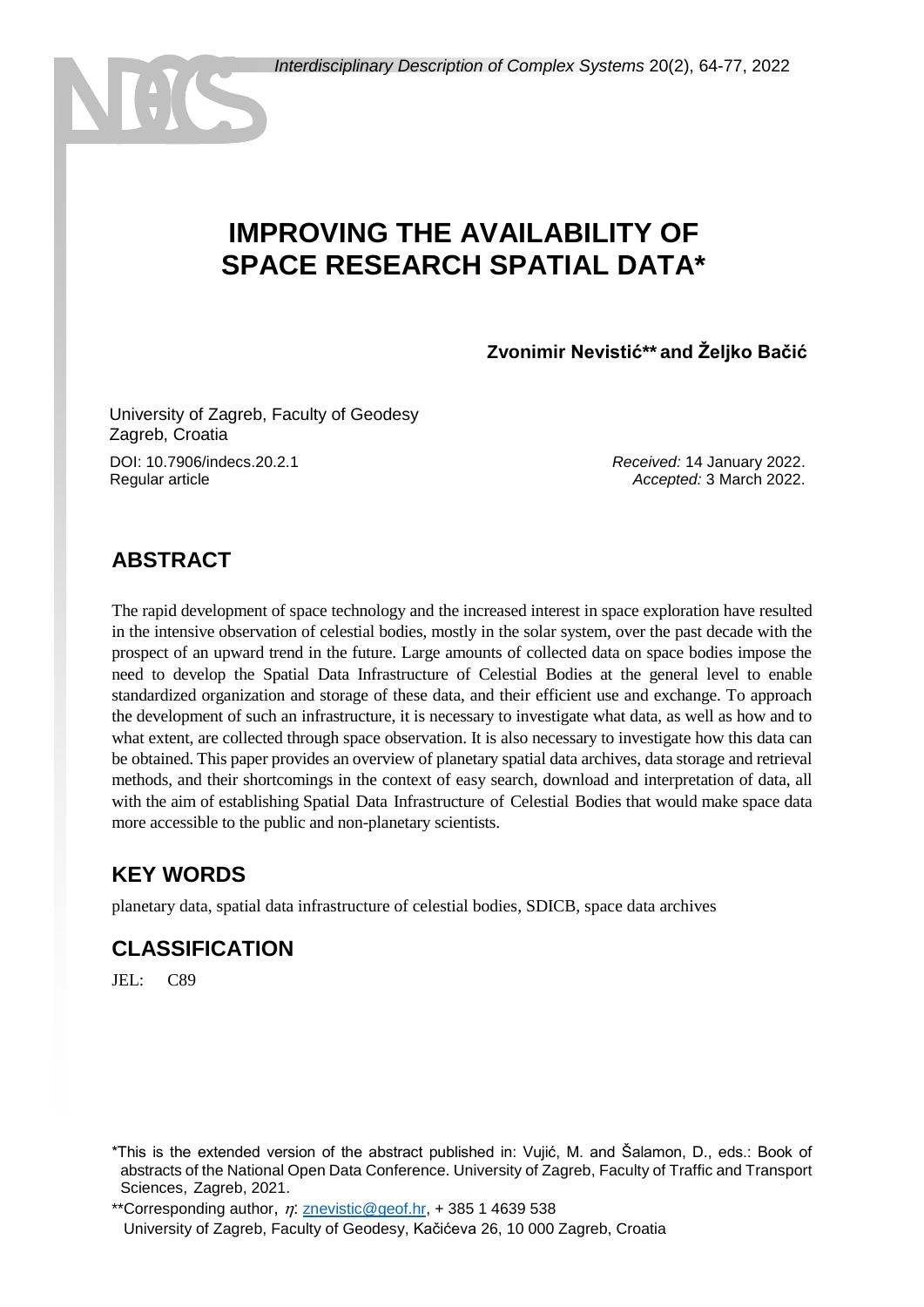### **INTRODUCTION**

Today, with the advancement of technology and the widespread use of the Internet a lot of information is easily accessible to everyone with Internet access, and spatial information is one of the most important elements to support decision-making in many disciplines. Organizations around the world spend millions of dollars each year on the production and use of spatial data [1], and yet there is often a problem of lack of information within organizations to perform certain tasks. To address this issue, organizations often use data from other sources and share data with each other. The large amount of spatial data that appeared in last 15 years does not facilitate their use. On the one hand, it is challenging to find and access spatial databases that are distributed through various portals of government agencies and other web portals [2]. On the other hand, there is a great redundancy of data where money and human resources are spent to collect and maintain duplicate data [3]. This has triggered the development of the Spatial Data Infrastructure (SDI) concept that solves the problem of finding spatial data and reducing their redundancy [4] and enables better data management which can achieve economic and environmental benefits. The SDI concept connects existing spatial data into a single network, and to be successfully implemented, it is necessary to harmonize and standardize existing data sets [5]. The application of this concept provides a basis for searching spatial data, their assessment and application at all social levels and facilitates integration with other data sets.

Spatial data are increasingly being collected through space observations. Technological development has enabled numerous scientific studies of planets and other celestial bodies, and today spacecrafts visit more and more planets, satellites, comets, and asteroids. Data collected by space research are of particular interest because their interpretation provides a better understanding of the Earth and its dynamics and provides answers to important questions, such as the impact of global warming [6], provides a better understanding of the solar system and is used to mitigate hazards on Earth and contribute to the development of science in general [7]. Planetary science is one of the fastest growing-scientific disciplines [8] which integrates many other scientific disciplines to determine the origin, physical processes, and other characteristics of objects in space [9]. Today, space data increasingly converges with terrestrial geo-scientific visualizations and analyzes such as GIS and web maps. The National Aeronautics and Space Administration (NASA) currently has 2 petabytes of space spatial data, and large amounts of data are archived each year by new missions. Space data stored in various archives are not suitable for immediate use, so they are accompanied by metadata to facilitate their use for the non-planetary community [10]. These archives have changed significantly over the past few years. Their primary purpose was to provide data storage for planetary scientists and their research. With the increase in the number of multidisciplinary missions, the number of other scientists and public who want to access this data has increased. The collection and distribution of space data face numerous challenges. One of the challenges is the standardization of data storage methods which is crucial for accurate and precise analysis and scientific research. Today, this problem is of great interest, given that access to data is available to everyone, but there are still no adequate ways of storing data or their distribution and search of data through archives is often limited [11, 12]. To solve these problems, it is necessary to develop standards that would allow interoperability and data exchange between different communities and to create archives that will satisfy all users' needs and in which will be easy to find, share and interpret data. One solution is development of Spatial Data Infrastructure of Celestial Bodies (SDICB) as an extended concept of traditional (terrestrial) SDI, which should address the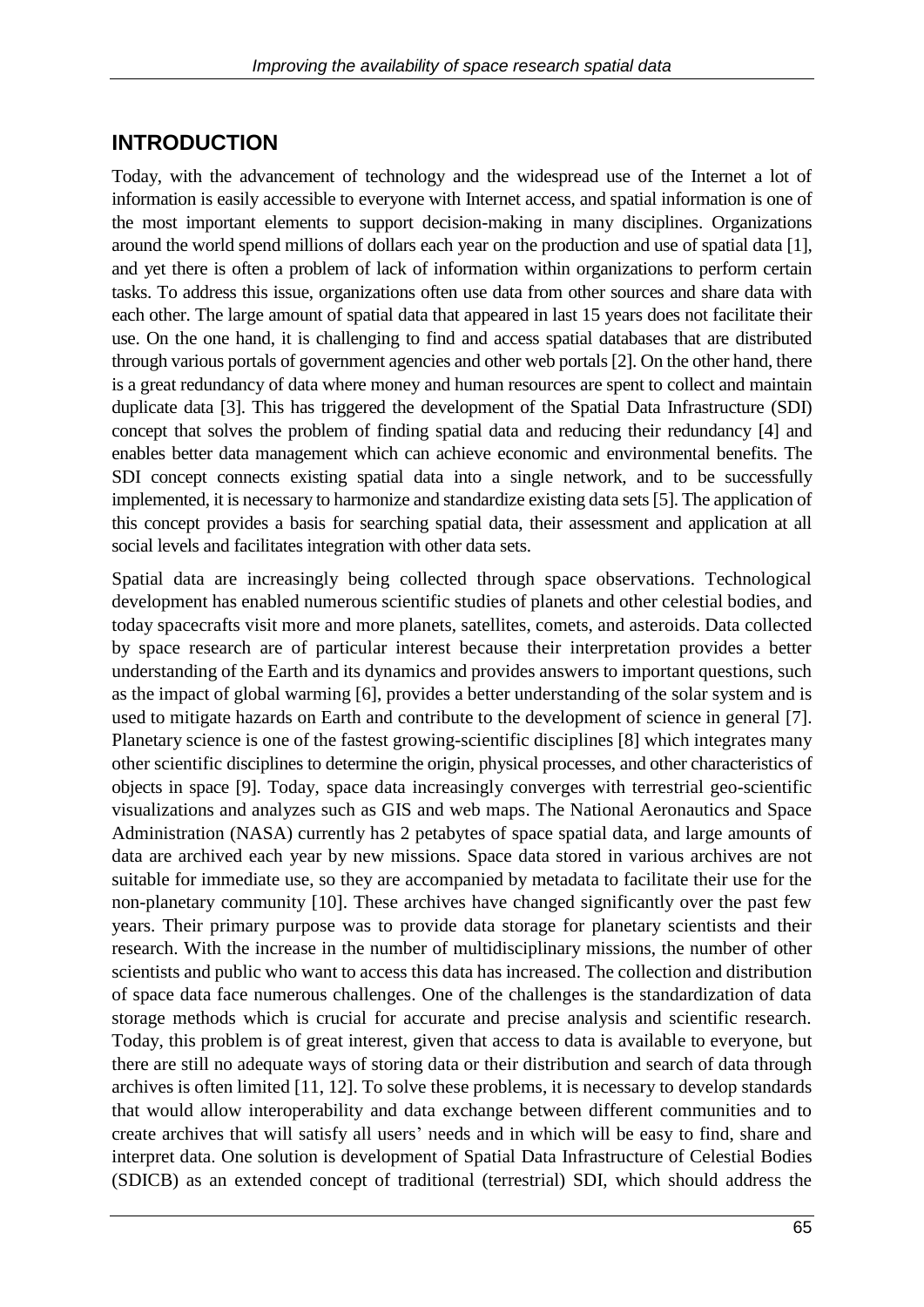challenges of collecting, managing, finding, and using planetary data. Such a concept would support research missions in the space community and maximize the value of spatial data collected on planets [13] and other celestial bodies. The SDICB must serve the wider community whose members do not have to be spatial and space data experts and who do not understand all aspects of spatial data storage, retrieval, and use. Currently available solutions are often technology-focused and should instead focus on simplifying data access and improving data usability.

This paper provides an overview of planetary spatial data archives, data storage and retrieval methods, and their shortcomings in the context of easy search, download and interpretation of data, all with the aim of establishing SDICB that would make space data more accessible to the public and non-planetary scientists.

The first part of the paper explains planetary data and their importance and where this data can be found. The most frequently used archives and portals for access to space data are explained, and the ways of access to data as well as the main shortcomings of archives are investigated. Numerous interoperable initiatives have been launched to solve the existing problems of current ways of distributing space data. The mentioned initiatives serve as a basis for the development of the SDICB, the concept which is explained together with the future work of this research.

### **PLANETARY DATA**

Since ancient times, mankind has always explored the stars and planets and used their observations for various applications by which they revolutionized perception and understanding of the world. With the advancement of technology, planetary science has greatly advanced, and planets have become objects of scientific research using in-situ and remote sensing methods. Our knowledge of the solar system is increasing with advances in technology and spacecraft are visiting more and more planets, satellites, comets, and asteroids. Planetary science is the science of studying planets, moons, and other space bodies in the solar system and space [8]. Many other scientific disciplines can be applied in planetary science such as geology, geography and GIS, geodesy and remote sensing, geophysics, mineralogy, volcanology, geomorphology, and others. All these disciplines are applied to determine an accurate assessment of the shape, origin, and other processes on space bodies. Scientists are working to improve our understanding of planets and other space bodies through the study of the atmosphere, surface, and their interior. The main goal of space missions is to try to understand the origin of planets and their physical processes and systems, as well as the characteristics of asteroids and other objects in space [9].

Nowadays, planetary data increasingly converges with terrestrial geo-scientific visualizations and analyzes tools. To present this data as faithfully as possible, a spatial component is needed, and today more and more space spatial data are being collected. Space spatial data are all data with a spatial component, obtained by remote sensing methods, navigation methods, georeferencing of images or collected in-situ by rovers with enough spatial information to be projected on the space body. The space spatial data stored in various archives are not easy for use by non-professional scientists, so the appropriate metadata is provided, along with different types of image data to facilitate their use for the non-planetary community [10].

The conversion of raw (unprocessed) space data into spatially enabled data involves great efforts in time and knowledge. For this to be achievable, missions must be developed and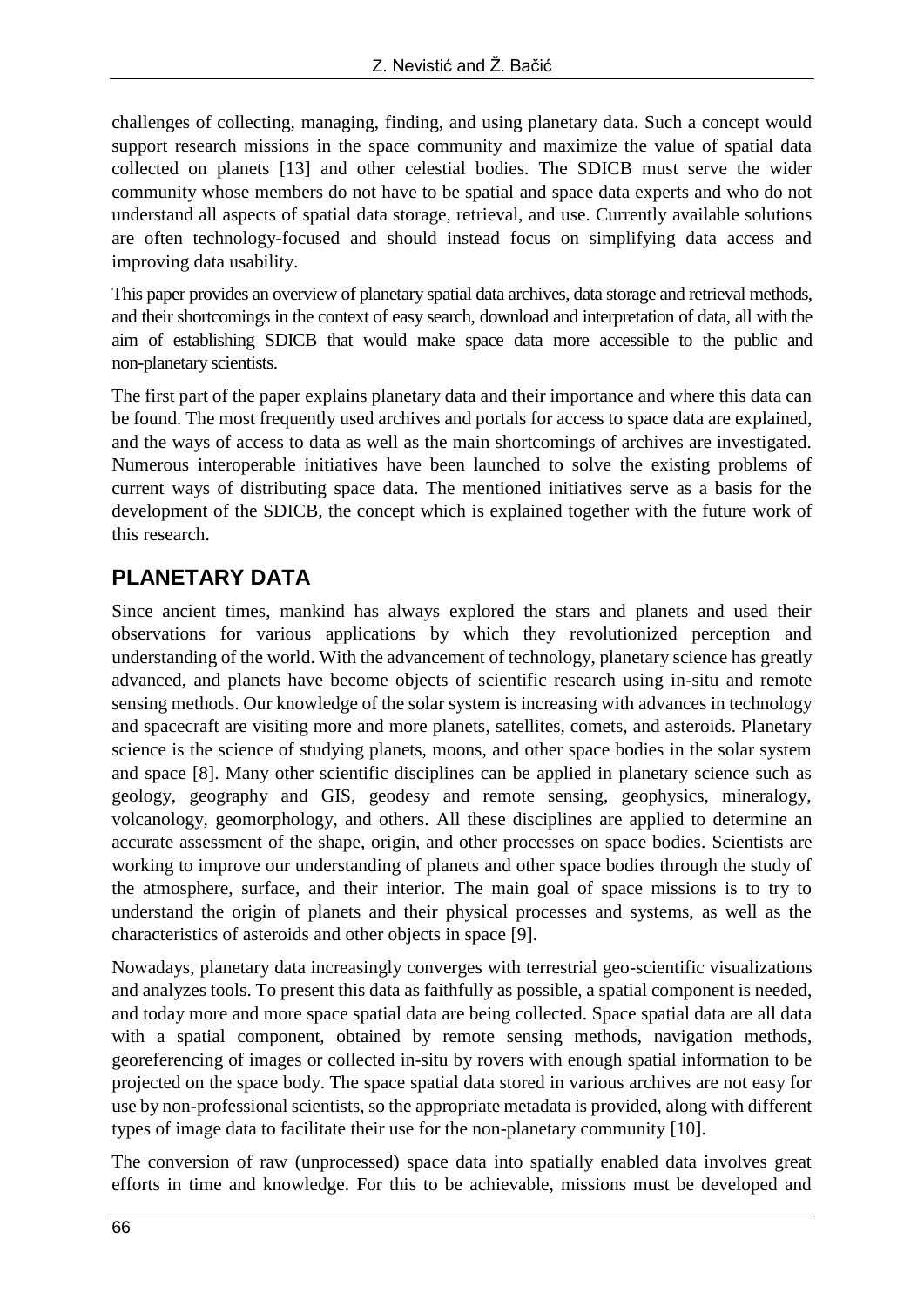calibrated appropriately, and software and platforms for distribution of this data require continuous development and maintenance [14]. Coordinates on Earth are easily obtained from Global Navigation Satellite Systems (GNSS), system of satellites that provide autonomous geo-spatial positioning with global coverage and allow small electronic receivers to determine location on Earth, or similar positioning systems. Such sophisticated systems do not exist for planetary research. Therefore, to obtain spatial data, reference systems from astronomical observations and remote sensing of the planet`s surface (e.g., radar measurements, laser altimetry) must be realized. Cartographic maps from which the coordinates of characteristics on the planets can be easily extracted can be produced by various techniques. The most common technique is photogrammetry, and today maps are often calculated relying on the known position of grounded space missions and the known, previously derived, planetary rotation parameters.

The basic division of space spatial research data is into fundamental data, which include geodetic control networks, topographic data, and ortho-images, while the second group is framework data which include composite maps, planetary nomenclature, and geological maps. All these data have relevant information about the position in the reference coordinate system of the planet or body they are referring to. In the space archives we can find many other data, for example altimetric data for each space body, data on plasma and atmosphere of planets, orbital data, radar data, geometric shapes of planetary models and their parts, spectrometric data, etc. The most common types of data are geological data that can be found in all archives for each planet and other bodies. Geodetic and geophysical data include data on reference systems, planetary rotation and shape, topography, and gravitational models. It is also important that each data has corresponding metadata because without information on how they were taken, with which instrument and for what purpose, they would not be usable. The formats in which data is most often stored are VICAR (Video image access and retrieval) format, PDS (Planetary Data System), FITS (Flexible Image Transport System) and Raw formats such as JPEG.

For planetary data cartography, GIS, and remote sensing have an important role. Mapping of space bodies began with the invention of telescope, and with the advancement of technology, today the most important role in the mapping of space bodies has launch space missions that carry high-resolution cameras for data collection and based on this data cartographic maps are created. The biggest difference in the use of space to Earth data is the shape and size of the body being observed. International Astronomical Union (IAU) defines for all major bodies in our solar system geodetic parameters, which enables their mapping, and which are the basis for the data interoperability [12]. Maps of each planet are thematic maps, and the most common are topographic and geological maps. Nomenclature and geographical names also play an important role in data collection, and the IAU is the competent authority for planetary and satellite nomenclature [15] used to uniquely name features on the surface of space bodies so that the features can be easily found and described. Consistent and accurate nomenclature is crucial for efficient data exploitation. In addition to cartography, remote sensing is one of the most important sources of data in solar system research since it is not physically possible to visit most of the bodies. Large amounts of data are collected for each body, and GIS tools serve for conducting spatial analyzes over that collected data. Shape, topography, gravitational field, and rotation parameters are the basic characteristics of every space bodies. The part of geodesy that deals with the study of these characteristics and their influences on geophysical processes is planetary geodesy. The objectives of planetary geodesy are to establish a network of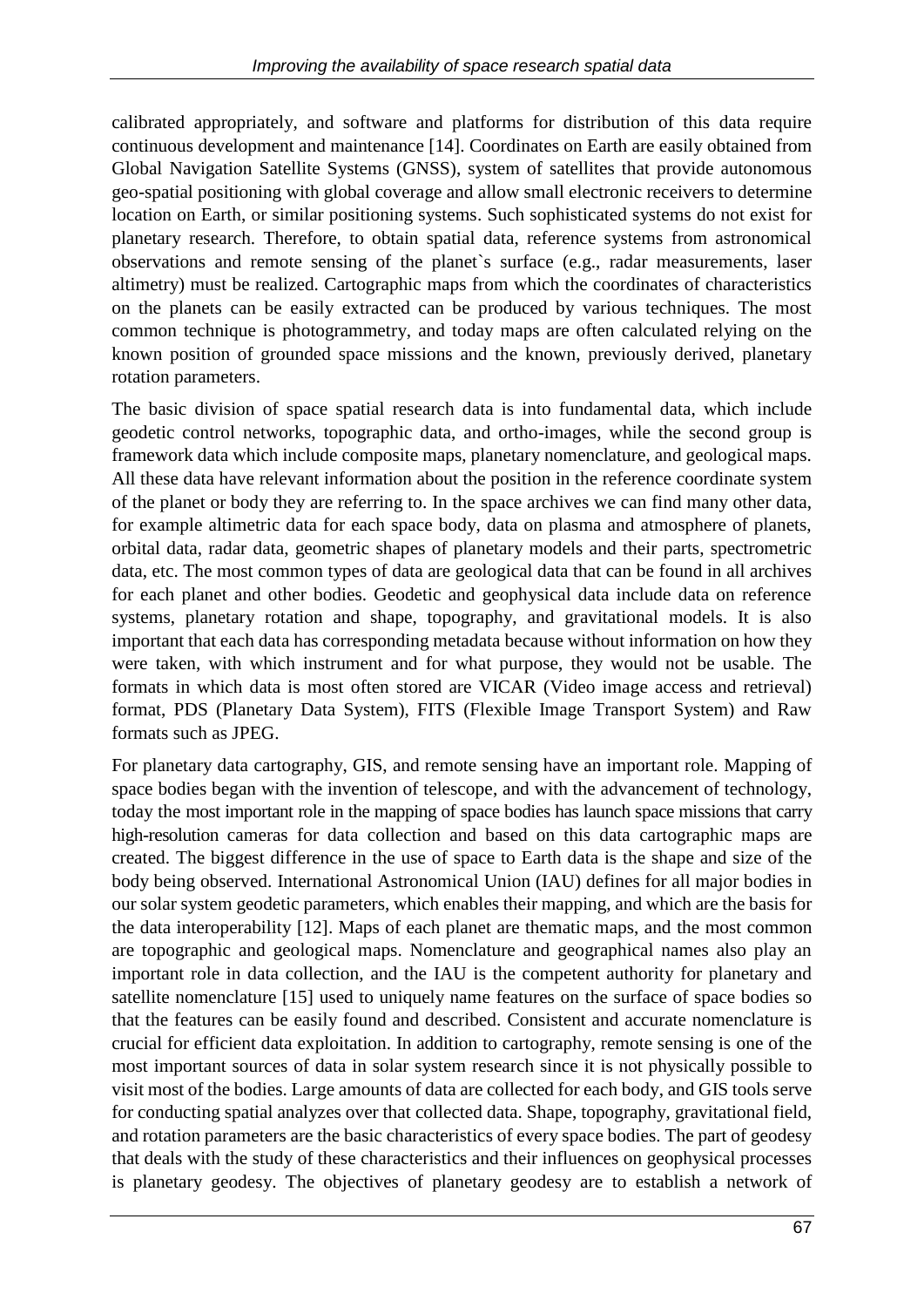planetary geodetic control points, define reference systems, determine planetary rotation parameters, establish global and local planetary surface models, and create geographic image data, maps, and information systems [16]. Remote sensing is the most used method of data collection for planetary geodesy (radar observation, laser instruments or altimeters), but other methods, such as observing the orbital motions of satellites are also used [17]. All these methods and parameters play an important role in space science and without them it would not be possible to obtain spatially enabled data.

The innovative nature of space missions creates new technologies and study techniques that will later benefit the public on Earth and contribute to the education of future generations. Space research also contributes to the public in the form of a growing understanding of the solar system and the importance of our planet in it [8]. Space data archives have drastically changed over the years. From the storage of data for space scientist and their research, today with the increasing number of missions, archives have become of big interest for public and other (non-space) scientists.

Collection and distribution of space data face several challenges. One of them is the standardization of cartographic methods and data which is critical for accurate and precise analysis. Today, this problem is of great interest since access to data is easy and accessible to everyone. But there are still no adequate ways to store this data as well as distribute it to users. One of the main problems is extremely decentralization of space community where each organization has its own archives and data sources, but also the standards and formats they use. The solution to these problems is the development of standards that would enable the interoperability of these data between different communities and that would create the foundations for the establishment of a SDICB. Therefore, it is necessary to create spatial data that will satisfy users and that will be easy to find, share and interpret.

# **SPACE RESEARCH DATA ARCHIVES AND PORTALS**

Space research data is archived and made available to users through data archives and portals. Access and download to all of the data is free of charge to everyone. New missions increase the number of data every year, which does not make it easier to search and access the data.

The largest archive of space research data is NASA`s Planetary Data System (PDS), [https://pds.nasa.gov.](https://pds.nasa.gov/) PDS provides access to data and related documentation through 9 nodes. Six nodes are science discipline nodes, focusing on atmospheres, geosciences, cartography and imaging sciences, planetary plasma interactions, ring-moon systems, and small bodies. There are two support nodes: Engineering node, and the Navigation and Ancillary Information Node. The ninth node is the project management group. The primary purpose of this archive was long-term preservation of data for the space scientist`s research, so, data retrieval methods are focused on the data itself and not on the user needs. As the number of users of archived data increased and expanded to the non-planetary community over the past few years, additional data search capabilities based on various attributes are needed. These capabilities depend on the metadata quality of archived products. Although this archive is not adapted for the non-planetary community, it is the most used source of space research data today [11]. To find and download the data in the PDS, it is necessary to know the mission and the instrument of the mission that collected the data, which makes it difficult to search. Each dataset in the archive can be accessed through multiple nodes which emphasizes the redundancy of existing solutions of accessing the data. All products in the PDS are peer-reviewed, well-documented and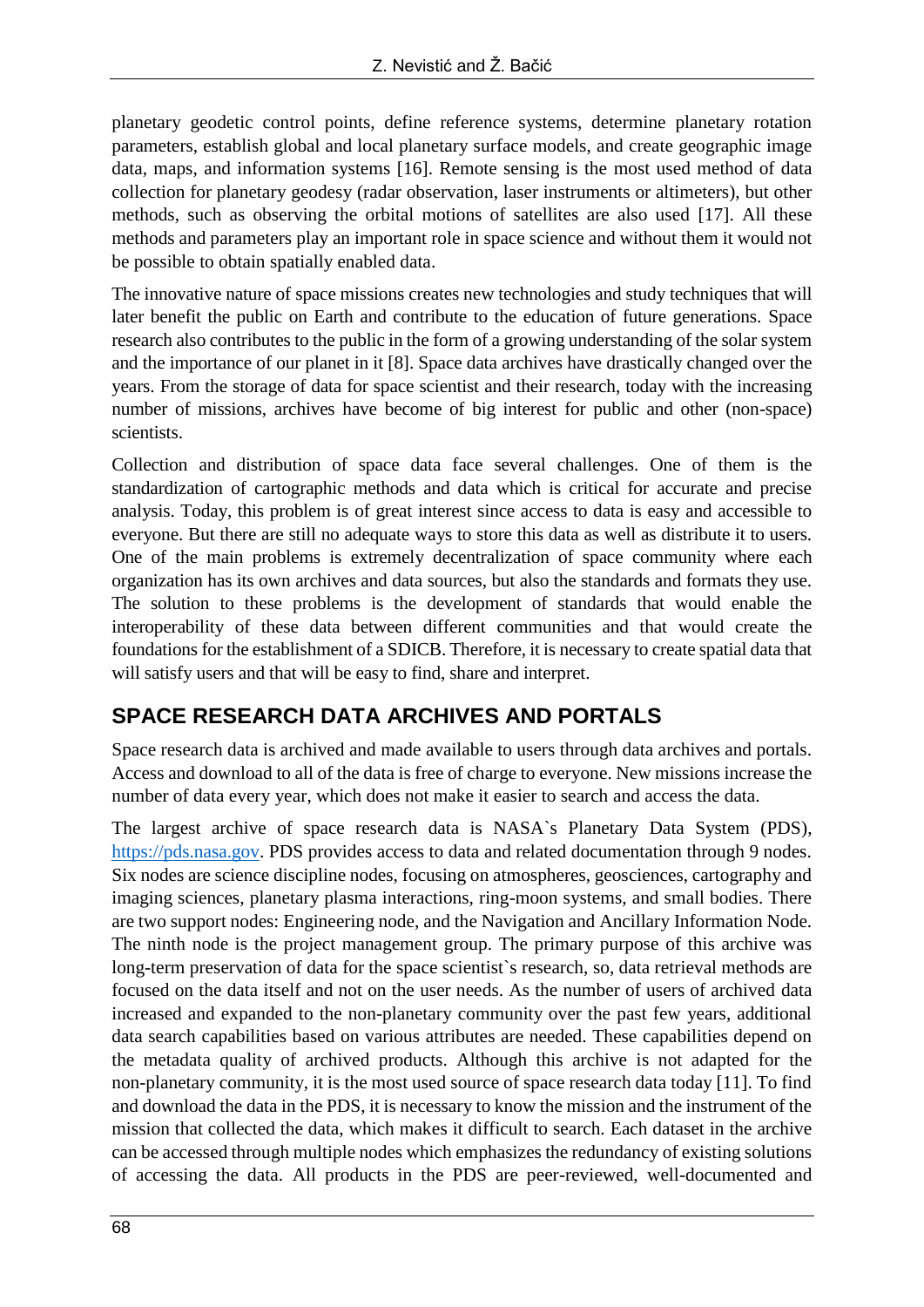available free of charge to scientists and the public. The data is stored in the PDS3 / 4 standard developed by NASA, and only some data can be viewed before download.

Following the PDS, the European Space Agency has created the Planetary Science Archive (PSA). PSA is an archive of data from ESA`s space missions but also distributes data from some of NASA`s missions. PSA supports and uses NASA`s PDS3 / 4 standard for archiving the data, and data is distributed through a web data browser which is based on filtering data options by type, mission, and instrument. In addition to NASA, United States Geological Survey (USGS) has the largest database of space data. USGS has developed several web searches tools. Integrated Software for Imaging and Spectrometers (ISIS) is one of USGS`s portals which consists of software for downloading, processing, and calibrating radiometric and geometric data of space research. It supports the missions of NASA, ESA, ISRO and JAXA. USGS independently creates documentation and metadata for distributed products. Map-a-Planet (Astropedia) is also under the jurisdiction of the USGS and provides to users projected images and ready-to-use products. It supports standardized WMS web mapping services for all bodies, and data search is enabled through the map view. All data can be visualized before download. On this portal it is possible to download GIS-ready products for use in standard GIS tools. According to many research and surveys, Astropedia is the most user-friendly portal and the easiest to use, especially for non-planetary users. Imaging Node Annex provides users with spatial data and products derived from PDS data (mosaics, maps, SHP files, databases). For each product the link to the original publications and information about the quality of the data is provided. Portal creates own metadata for products that are provided to users. Astrogeology USGS is a Web portal that offers users to download WMS services for more than 30 different space bodies with over 100 images. Access to WMS services of this portal is possible directly through GIS applications ArcMap, QGIS and GDAL.

These are just some of the most used portals and tools for downloading and retrieval of space research data. Numerous space missions are developing their own portals as well as national space agencies. There are also several open tools to facilitate the search of PDS and PSA, specialized portals and software for image data, and tools for data conversion or product generation from raw data formats.

But despite the fact that there are many places where data can be searched and downloaded, users, especially non-planetary users, have a general problem when searching for the data: "Where to download data and how to search for it?". Borden and Bishop [11] in their research explored which archives and portals space scientists use the most for their research and what are their experiences using these interfaces. Once the data is archived, it becomes publicly available to users for future research. However, it is often the case that archived data is unused, so studies and initiatives are being launched to provide users with the best ways to facilitate access to data and use of data for all future potential users, under which are considered not only space but also scientists of other interests, and the public. In their research, Borden and Bishop [11] concluded that more than half of the respondents use NASA`s PDS portal to search for data or one of the search tools within the PDS science nodes, and the Geoscience node is the most used. 80 % of respondents download data, 10 % process it online using different tools before downloading it, while the rest of respondents only view the data online. More than a quarter of the respondents pointed out that the data after the download were not usable, or that the data are available in unknown formats that could not be used for further research. Some portals offer to user transformation of data before downloading to standard formats of desktop applications, and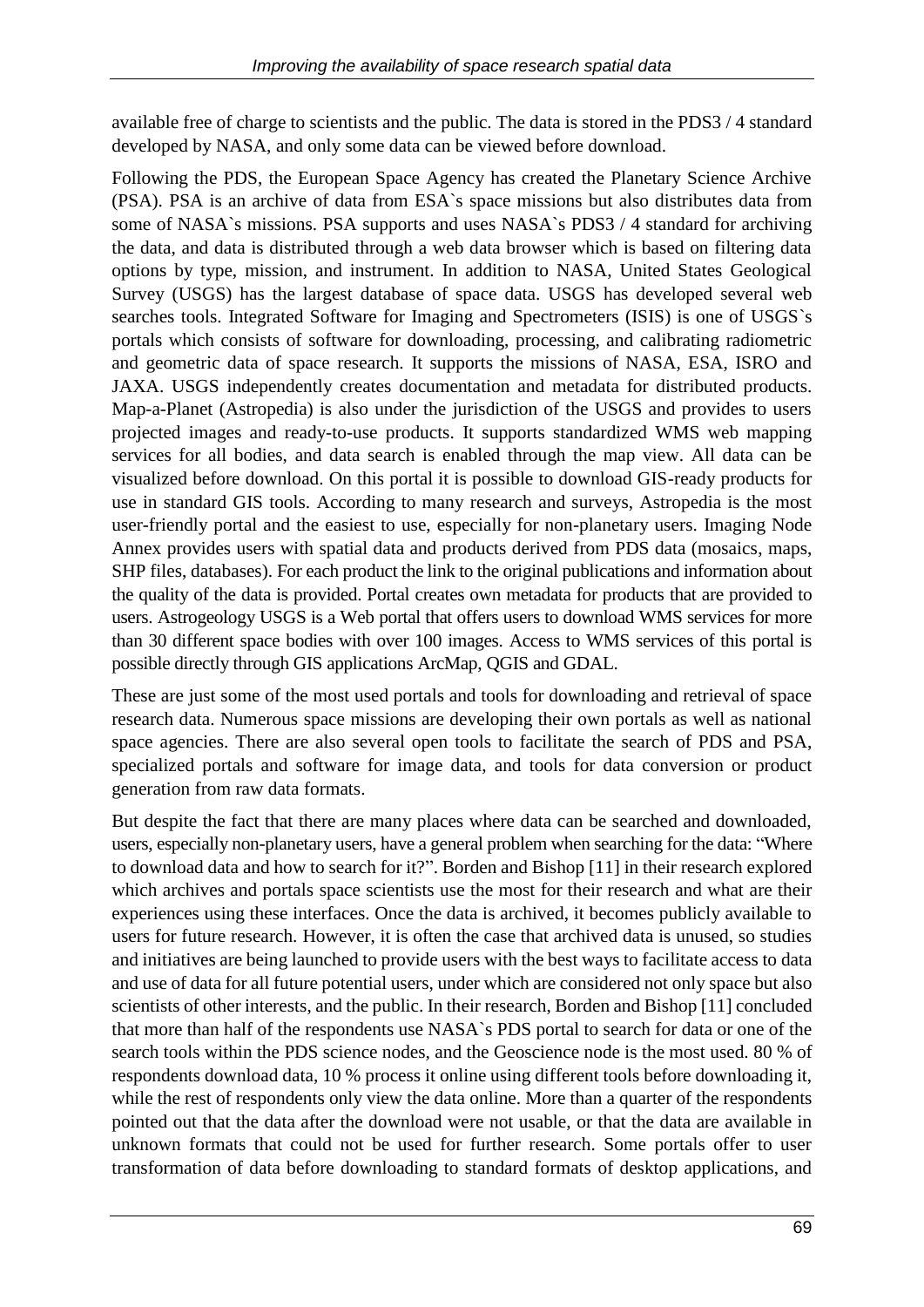respondents believe that this example should be followed by all services. 70 % of the respondents pointed out the problem with the scale and resolution of the downloaded data, and 51 % of them think that the data were in incomprehensible coordinate systems [11].

#### **SHORTCOMINGS OF THE ARCHIVES**

The survey by Borden and Bishop [11] conducted among space scientists who frequently use archives points to many shortcomings in accessing, retrieving, and downloading space data. And what about other, non-planetary scientists and the public, what are their possibilities of finding planetary data? Space research is interdisciplinary research and not only space but also scientists of other professions are interested in it. Space exploration can give us a better understanding of our planet, so the data collected by space missions should be easily, efficiently, and understandably available to everyone. By analyzing the space data archives and portals with their services, 15 shortcomings have been identified from the perspective of non-planetary users and listed here:

- dispersion of data because of existence of several access points (different data archives, within the same archive, many websites, and portals of individual missions),
- data is inconsistent and incomprehensible to non-planetary scientists because metadata is not created to make it easier to understand,
- data is stored in formats that cannot be used in standard processing tools and converting them into standard formats creates a risk of losing or reducing the quality of data,
- related to data formats, there is a problem with their interoperability, because archives use formats that cannot be used in standard analysis and processing tools (e.g. GIS tools),
- without detailed knowledge of the mission and the instruments on the mission that the data are observed, it is not possible to find data of interest. The data can only be searched with prior knowledge of which search tool to use,
- archives and services are data-oriented and not user-oriented, the user interface is outdated. data search is not intuitive, and the emphasis is on long-term data storage rather than user needs. Improving archives to become more user-friendly would simplify data retrieval,
- most data cannot be visualized before downloading,
- searches are based on knowledge of data facts, such as knowing the mission and the instrument by which the data was collected,
- no ability to search the entire archive but parts according to the specified criteria. Data retrieval services must be intuitive,
- data filtering options give too much data with the same and similar descriptions and labels, which leads to the problem of choosing usable data for certain purposes,
- supporting documentation is very difficult to find for some data and is often incomprehensible to non-planetary users,
- instructions for using the archive are poorly distributed and abbreviated,
- too much time is required to search and download data of interest,
- there is no requirement that the data must be spatially located on the object which would allow more correct use of data and comparison with other data,
- archives use outdated standards, especially in terms of coordinate systems and frameworks.

Given the growth and large investments in space missions and technologies, these problems must be solved as soon as possible, and as one of the solutions to these problems is the establishment of SDICB.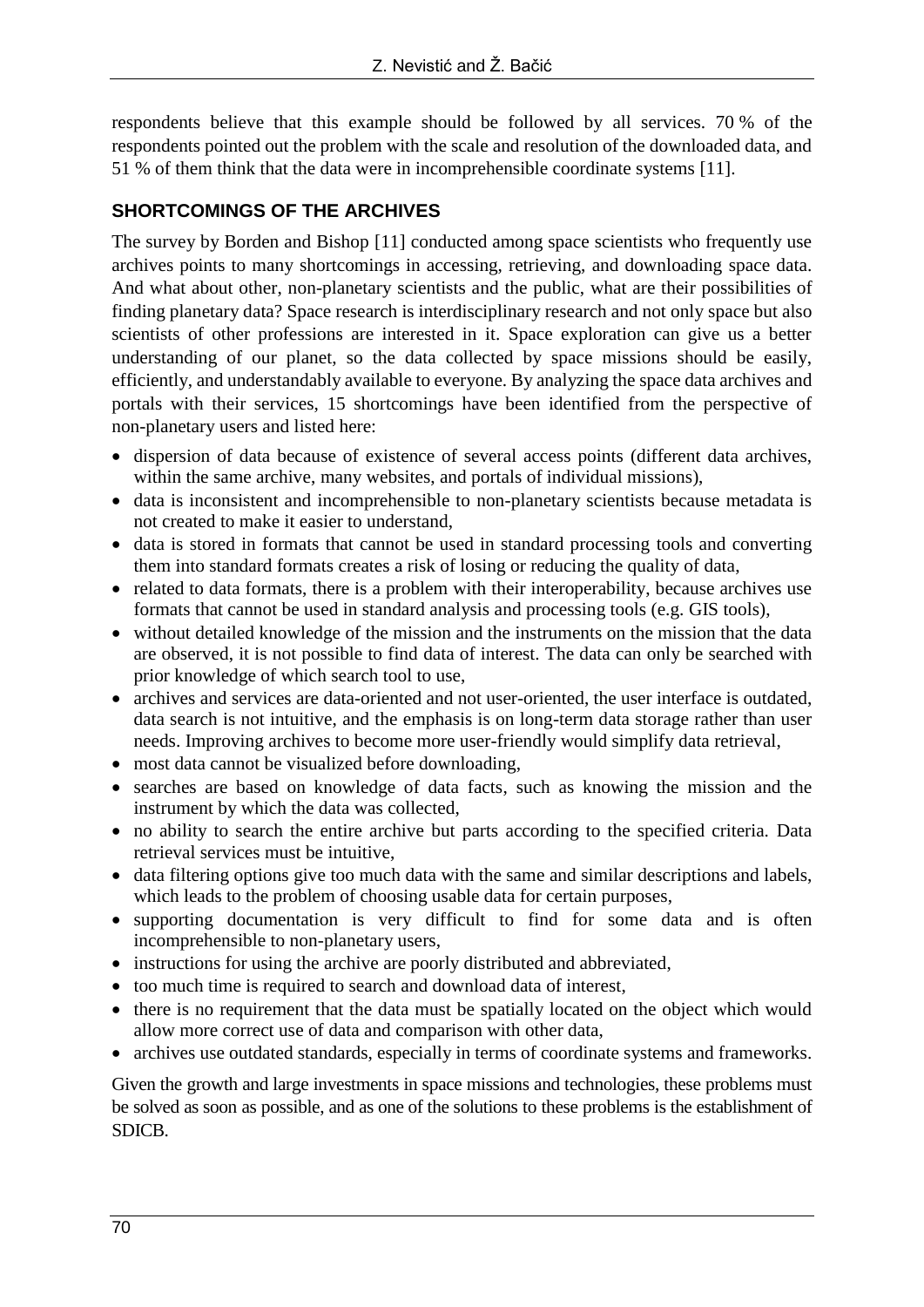### **SPACE INTEROPERABILITY INITIATIVES**

The motivation to support common, interoperable data formats and standards in space research is not only to improve access to data and products but also to address the problem of distributing increasing amounts of data. Use of standards increases the reach of data, enables better visualization and analysis of data, and increases their efficiency [12]. Increase of space data has led to various initiatives in the space community that seek to increase the interoperability of data and provide easier access to data for all user groups.

Basic for spatial analysis are geodetic coordinates, and coordinate systems and frameworks which define the precise position of an object in relation to the agreed origin [18]. It is important that coordinate systems are understandable to all data users, otherwise the possibility of spatial errors increases significantly. Working Group on Cartographic Coordinates and Rotational Elements (WGCCRE) of International Astronomical Union (IAU) defines geodetic reference frameworks for all major bodies of the solar system. This includes the definition of the north, the prime meridian and the equator, and the definition of the geometric body which approximates the shape of the body and the definition of the vertical date. By adopting IAU recommendations, it is possible to exchange coordinates (spatial information) and understand spatial relationships using the same system. WGCCRE publishes every three years recommendations on coordinate systems and related parameters, which can be used to produce cartographic products of solar system bodies. The recommendations facilitate the use and comparison of multiple data sets and promote the standardized use of a set of parameters for mapping the solar system. Hare et al. [19] proposed a method to support the coordinate systems of solar system bodies within OGC standards. Within this standard, it is necessary to define a minimum set of information so that the user understands not only the data layer but also the current coordinate system and / or map projection. The EPSG (European Petroleum Survey Group) code is commonly used to define coordinate systems. If the coordinate system is not part of the EPSG database and if it is not presented with the minimum parameters for their definition, there is no simple mechanism for its explicit definition. To help address these issues within the space community, set of codes outside the EPSG has been proposed that the OGC would adopt as a standard. The proposed codes would include the definition of cartographic coordinates and rotational elements according to IAU recommendations and the numerical code of the space body defined according to the NAIF. Although these codes exist for several years, their use is still not recommended [12].

The USGS is a major provider of tools for processing and analyzing maps and other spatial data of NASA missions. The tools support Integrated Software for Imagers and Spectrometers (ISIS) and a specialized software package for image processing and processing of other space research data [20]. Although the software can load and export different formats, processing is only possible in the specialized ISIS3.cub format. Since 2007, the Geospatial Data Abstraction Library (GDAL) has added support for ISIS3 formats to improve interoperability with other applications. Current support is focused on the use of ISIS products and does not allow the development of new data. In the future, it is expected to add the possibility of developing ISIS3 data within the GDAL library [12].

Most of the data in the archives are stored in the original (raw) format of the mission instrument. For such data to be used for further analysis in GIS tools, they need to be georeferenced. Unfortunately, the PDS format is not widely recognized in GIS tools. Two formats recommended for use in space missions that are commonly used are GeoTIFF and GeoJPEG2000. GeoJPEG200 was approved by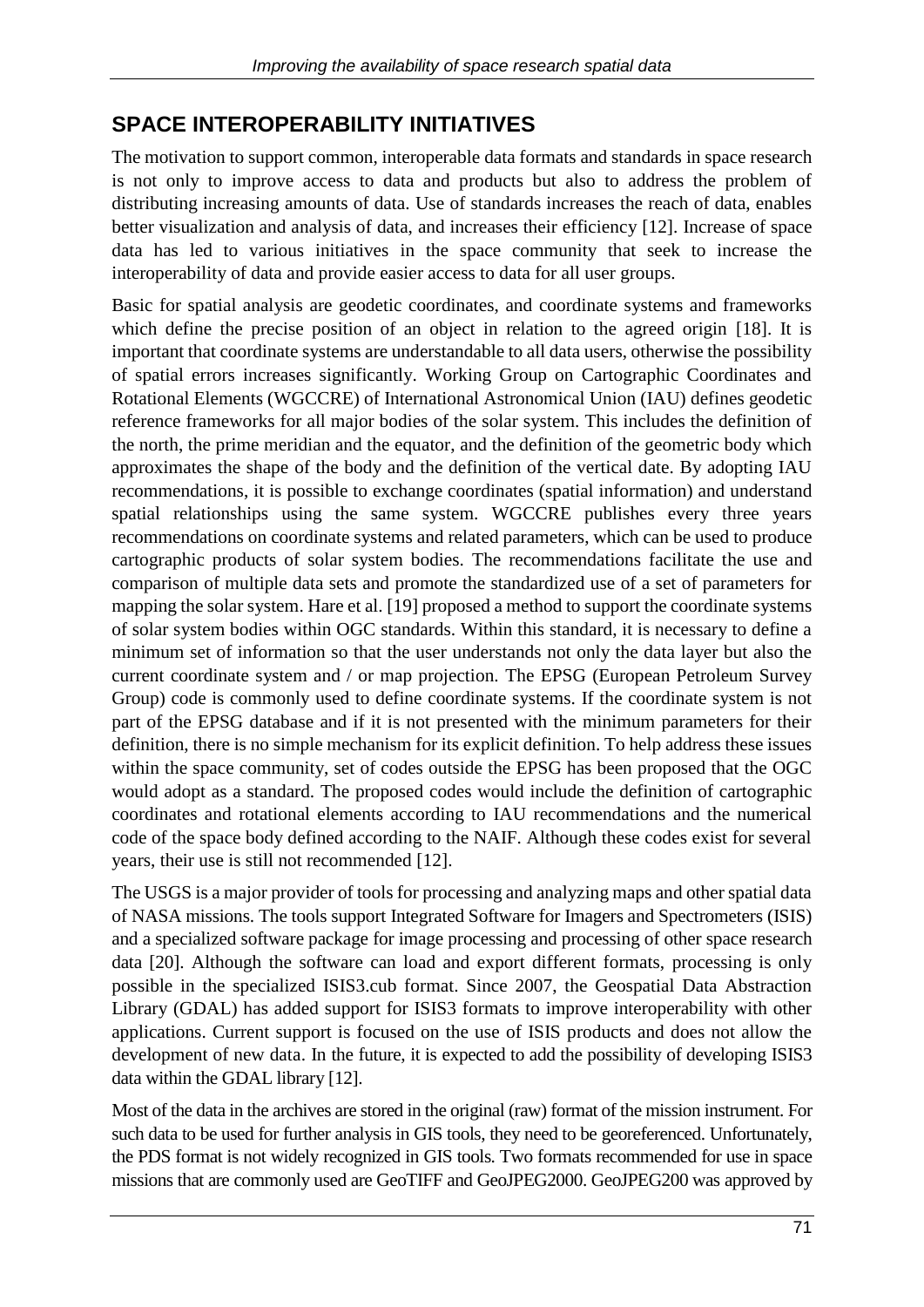the PDS, and in 2008 it was used for the first time in Mars HiRISE mission. Another format used by the astronomical community, and whose use is also recommended for space exploration, is GeoFITS. The format is compatible with PDS standards and is supported by many open-source software tools and catalogs.

For web service interoperability, the consortium that defines standards is the Open Geospatial Consortium (OGC). Several space missions support WMS / WFS standards. This allows users to search and visualize data projected on a map in JPEG or PNG format. Of the currently published WMS / WFS services, only some include support according to IAU recommended for coordinate systems. Also, the WMTS service is used, which enables faster delivery of map layers but is not as flexible as the previous two and cannot generate images at any scale. WCS / WCPS network services have also found application in space research [21].

IAU recommendations do not cover other standards relevant to digital mappings, such as attribute feature representations, symbols, color scales, and metadata. Digital maps must use standards so consistent cartographic products can be developed. Attributes and symbols for digital maps of space bodies are defined in the Digital Cartographic Standard for Geological Map Symbolization [22] developed by the USGS. Recommended cartographic symbols are mostly the same as for the Earth maps. The use of these standards facilitates the understanding and readability of geological or thematic maps because users are familiar with feature attributes and symbol styles [23].

Most existing space data portals often include minimal metadata and therefore have limited search capabilities for external users. The methods defined by the OGC CSW standard can facilitate user access, so users do not need to build new search tools. One of the main advantages of using the OGC CSW standard is the ability to index one data portal into another. Products served by such mutually indexed portals must provide references to data creators and source data portals. Today, more and more initiatives are encouraging the use of OGC standards in space research. Well-structured and stored metadata are extremely important for achieving interoperability. PDS metadata, in which most of space data is archived, are not supported for use on widespread spatial data portals. Most geospatial portals require metadata as defined by the FGDC or ISO. Methods for converting PDS to FGDC / ISO metadata standards should be possible, especially because FGDC metadata standards require only a few minor add-ons to properly support space data [25]. This conversion is of great importance and should be supported so that existing FGDC / ISO tools can be used for space data.

Nomenclature is also important for any cartographic product, providing context for research and analysis. The main institution for nomenclature is the IAU, which through the Gazette of the Planetary Nomenclature collects requests and publishes official nomenclature that is used in all missions. The official IAU nomenclature is publicly available for download in KML and WFS format.

Many initiatives to improve the availability of space data have been launched through volunteer communities and various private organizations. One of these initiatives is MPASIT, which provides recommendations for the development of a comprehensive planetary spatial data infrastructure. Europlanet initiative aims to connect the European space community and project of geological mapping of Mars, Mercury and the Moon was also launched within it. The VESPA initiative deals with the availability and distribution of space data from various scientific domains. Several initiatives address the standardization of space data archiving such as PlanetServer, OpenPlanetary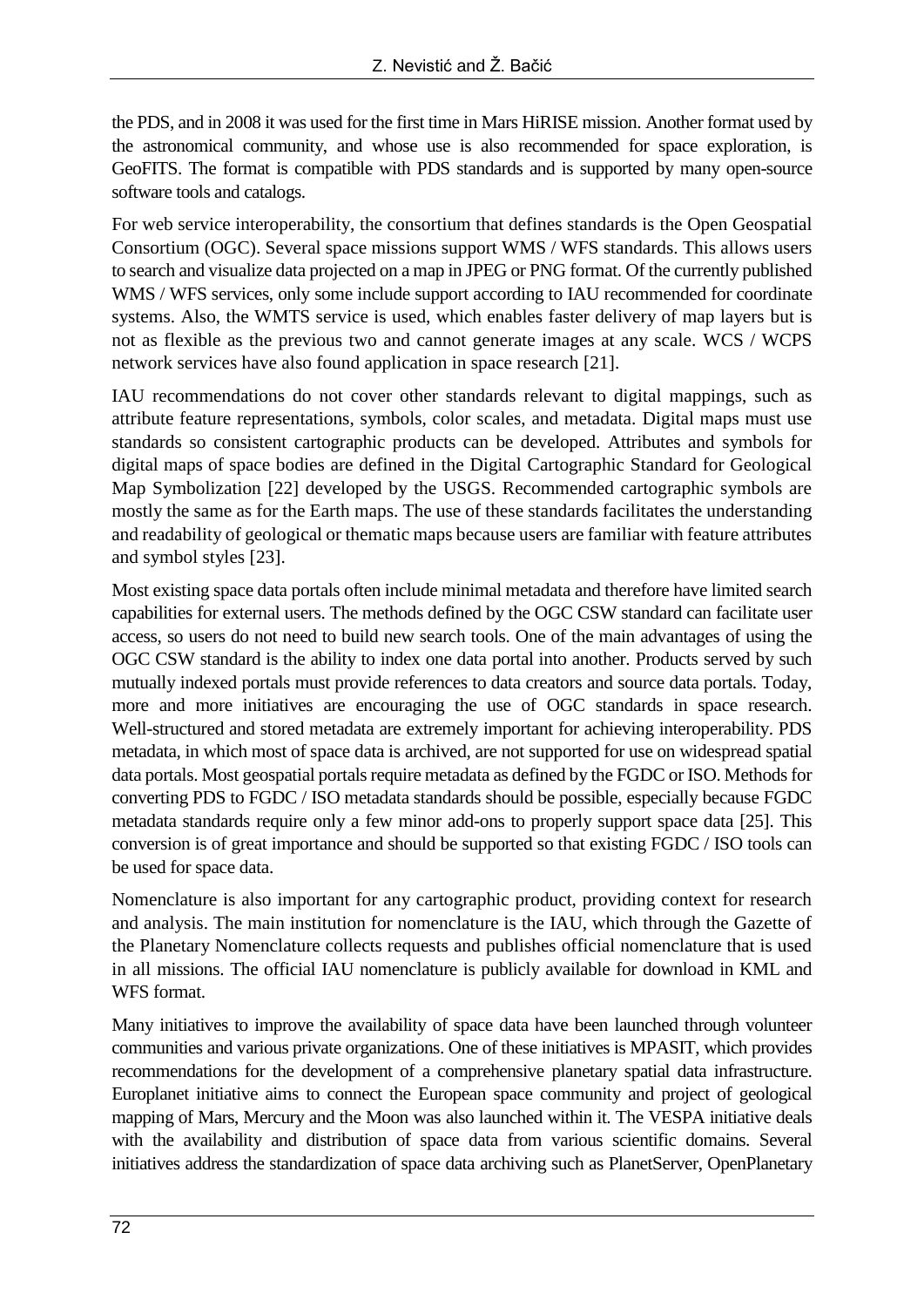initiative provides an online framework to help collaborate between different institutions in planetary mapping, and CARTO initiative is focused on web solutions for spatial visualization and data analysis of space research data.

### **SPATIAL DATA INFRASTRUCTURE OF CELESTIAL BODIES**

One of the solutions to the problem of rapid increase in the amount of space research data is the establishment of an efficient SDI. The concept of SDI is widely applicable to any spatial data and is not limited to Earth data and allows data interoperability through policies and standards by defining mechanisms for data storage and access. In the paper of Laura et al., this concept applied to space data is called Planetary Spatial Data Infrastructure (PSDI) [13, 25]. Although the name PSDI describes well its purpose, and since this concept would include not only data collected on planets but data from all space objects (satellites of planets, comets, etc.), we suggest that the more correct name for this would be SDICB.

The SDICB is an extension of the traditional terrestrial SDI that will allow standardized collection, management, and retrieval of spatial data from space exploration. Today, space data is stored in archives and portals and such archives are not user-centric, do not allow semantic data search, and are adjusted for space scientists and research. The existing archives, given their objectives and method of implementation, currently do not meet the main principles of the SDI. SDI must serve the wider community whose members do not need to be spatial data experts and who do not understand the intricacies of storing, retrieving, and using spatial data. Archives are technology-oriented and need to focus on simplifying data access and improving data usability. The main reasons why SDICB is needed in the space community is that its establishment would keep all data in one place, avoid duplication of data from different agencies and space research teams, harmonize the formats of data collected and achieve their interoperability, simplify access and downloading. Using these datasets would reduce the number of difficult-to-understand data access tools and allow other users outside the space community to access and use the data. The establishment of SDICB would increase user confidence in the interoperability and accuracy of the data, which would contribute to scientific research and decision-making.

Current methods of archiving data do not allow their use by non-professional users who are not involved in the data collection. There are several initiatives within NASA and other space agencies focused on increasing the availability of space research data to the public. Most space data users are unable to process and use raw data without investing much time and effort in understanding archived data. When accessing space data, there is a big problem of decentralization of the data, given that there are many places where data can be accessed and there is a big problem of data duplication. Insufficiently clear metadata, which does not adequately describe the data and does not provide good methods for searching and filtering data of interest, is also a big problem. SDICB would centralize data by establishing a single access point for spatial data of space exploration missions. Adopting recommendations from various initiatives to improve data availability and interoperability through a unique space research metadata catalog as shown in Figure 1 would provide standardized ways of accessing data for all users, make metadata understandable to all, and would allow flexible data access technologies.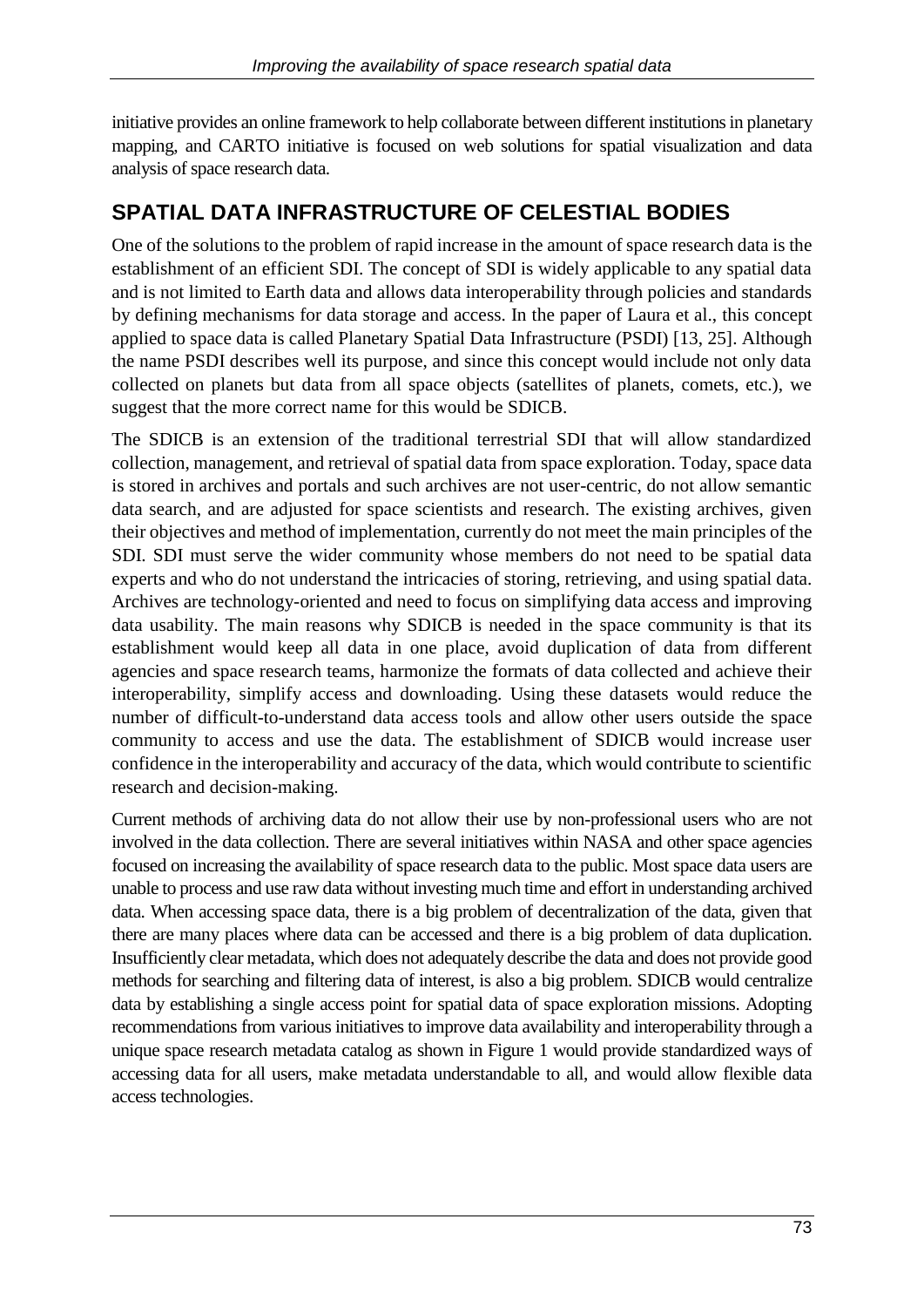

**Figure 1.** Data, recommendations, and initiatives included in the development of SDICB.

Given the great challenges and high costs associated with collecting space data, it is not surprising that the development of SDICB was not the primary problem of the space community. However, by treating and preparing the collected data as multi-purpose infrastructure products [26], this data will not remain unused, i.e., the currently inefficient management of this valuable data set will be avoided. As terrestrial SDI, SDICB would be a set of agreed standards, institutional cooperation agreements and policies to describe the framework within spatial data from space exploration will be collected and organized so that they are easily accessible and usable for a wide range of user.

As with terrestrial implementations, the SDICB concept would have 5 basic components: policy, access networks, standards, people, and data. But each of these components must be further expanded to meet space data requirements. The extension refers to answering various questions related to data and other components, and the answers to these questions provide the current state of space spatial data management and identify subjects that need to be engaged. The list of knowledge collected in this way is ideal for identifying not only the current state of the spatial data management system but also for identifying strategic gaps that should be addressed during the establishment and creation of SDICB [25, 27].

# **FUTURE WORK**

After researching the ways of archiving space research data and their shortcomings, as well as research of various initiatives related to achieving interoperability in the space community, the SDICB concept is considered as the best solution to address these shortcomings. To define the framework for the establishment and implementation of such a concept, it is necessary to answer numerous questions and define all the elements for successful implementation. This includes establishing the definition of the SDICB with the main objectives, vision, and reasons for its establishment. The concept itself must include detailed studies on the needs and identification of users, stakeholders, and the legal basis (policies and standards) for establishment. It is necessary to solve the institutional and organizational structure (level of development and strategic plan) of the project establishment, to define the basic and thematic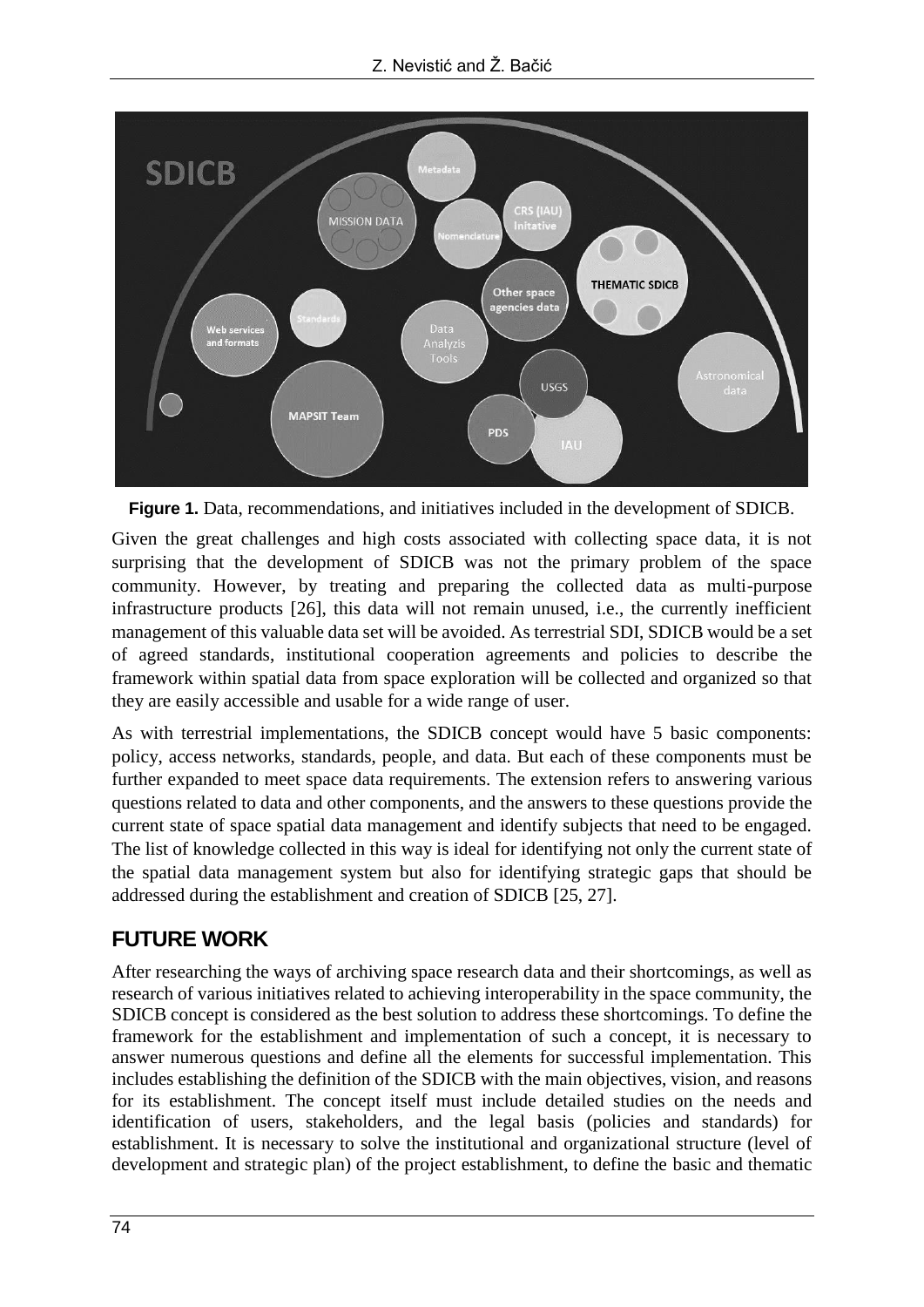data, standards, and methods of collecting and storing relevant metadata. As part of the development of such a concept, a survey is currently being conducted to assess the current situation and user needs, and the results of which, along with additional research on the remaining elements of the concept, will serve in the future to establish guidelines for implementing the SDICB concept.

# **CONCLUSION**

Today, there is a great increase in volume and art of space research data and the growing interest of scientists and the public in using this data. Data open and accessible to everyone does not make it easier to find and use it. The archives in which data are stored are intended for their long-term preservation and are focused mainly on data, not the users. To find and interpret data of interest requires too much effort and time, and searches are possible at the missions and instruments levels. Archives do not allow semantic data search, which indicates that there is a problem with insufficiently documented metadata. In addition, one of the main problems are data formats as well as their interoperability and use in standard tools. Over the past few years, several initiatives have emerged to standardize ways of collecting, storing, and distributing space research data to make them interoperable and accessible to a wide range of users. Each of these initiatives provides recommendations on how to store data and related metadata. One of the solutions to this burning problem in space community is the establishment of a SDICB that would effectively distribute data through an agreed set of standards based on recommendations, institutional cooperation agreements and policies. Successful implementation of such a concept would serve the wider community and provide an easy way to search, access and use data for all users, not just space scientists, as is the case with current ways of archiving data. This way of organizing data will allow maximum use of data and facilitate their use, especially for citizens. The scientific and research potential of archived data will increase, which will contribute to a better and easier understanding of, for example, the physics and dynamics of planets and other space bodies, and the understanding of physical and dynamic processes on Earth.

# **ACKNOWLEDGEMENT**

This research is part of TODO project that has received funding from the European Union's Horizon 2020 research and innovation programme under grant agreement No 857592.

# **REFERENCES**

- [1] Forniter Economics.: *Geospatial Data Market Study.* [https://assets.publishing.service.gov.uk/government/uploads/system/uploads/attachment\\_data/file](https://assets.publishing.service.gov.uk/government/uploads/system/uploads/attachment_data/file/937025/Frontier_Economics_-_Geospatial_Data_Market_Study.pdf) [/937025/Frontier\\_Economics\\_-\\_Geospatial\\_Data\\_Market\\_Study.pdf,](https://assets.publishing.service.gov.uk/government/uploads/system/uploads/attachment_data/file/937025/Frontier_Economics_-_Geospatial_Data_Market_Study.pdf) accessed 21st February, 2022,
- [2] Li, W.; Wang, S. and Bhatia, V.: *PolarHub: A large-scale web crawling engine for OGC service discovery in cyberinfrastructure.* Computers, Environment and Urban Systems **59**, 195-207, 2016, [http://dx.doi.org/10.1016/j.compenvurbsys.2016.07.004,](http://dx.doi.org/10.1016/j.compenvurbsys.2016.07.004)
- [3] Maguire, D. and Longley, P.: *The emergence of geoportals and their role in spatial data infrastructures.* Computers, Environment and Urban Systems **29**(1), 3-14, 2005, [http://dx.doi.org/10.1016/j.compenvurbsys.2004.05.012,](http://dx.doi.org/10.1016/j.compenvurbsys.2004.05.012)
- [4] Hu, Y. and Li, W.: *Spatial Data Infrastructures.* In: Wilson, J.P., ed.: *The Geographic Information Science & Technology Body of Knowledge*, Association of American Geographers, Washington, 2017, [http://dx.doi.org/10.22224/gistbok/2017.2.1,](http://dx.doi.org/10.22224/gistbok/2017.2.1)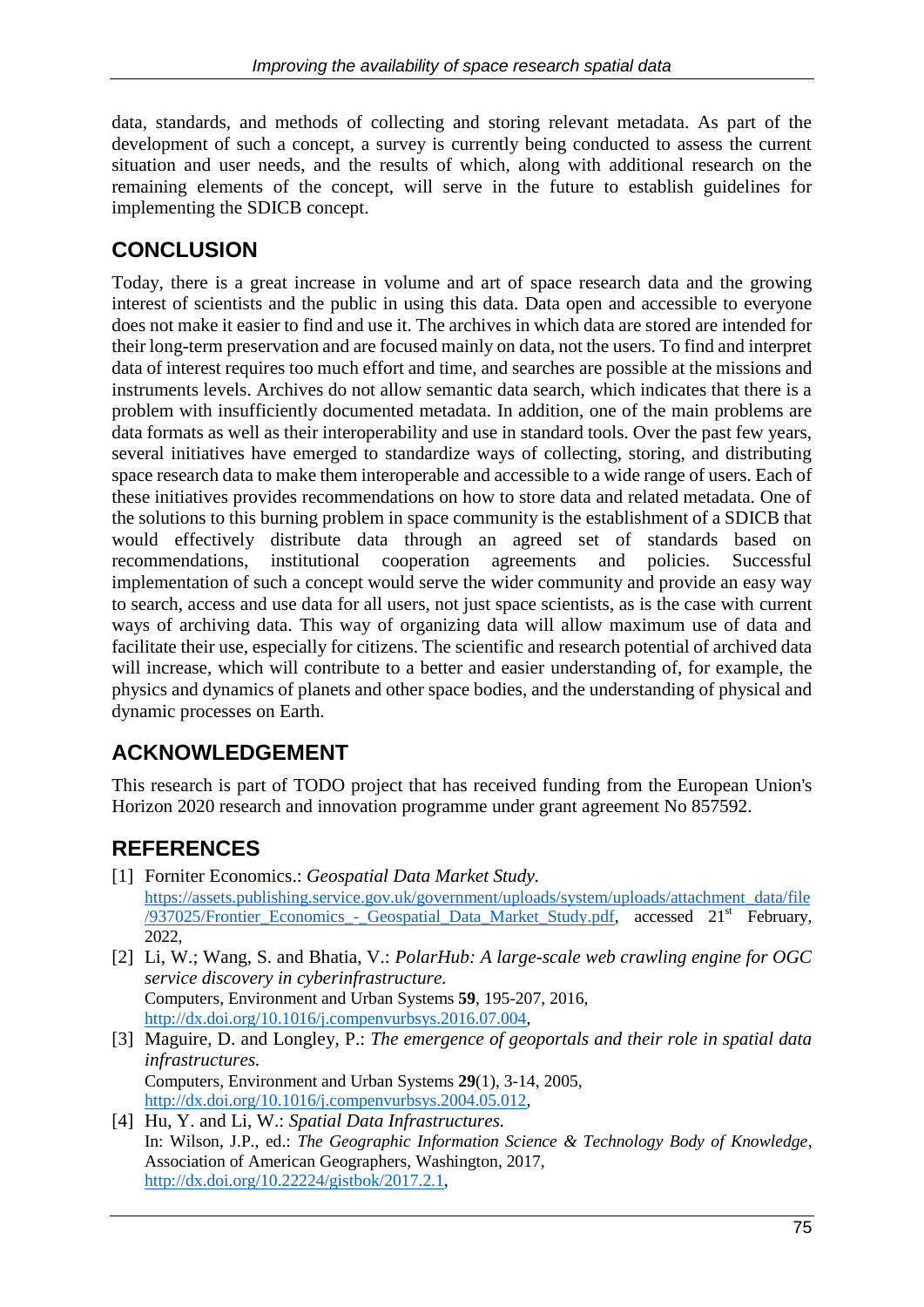- [5] Ključanin, S.; Poslončec-Petrić, V. and Bačić, Ž.: *Basics of spatial data infrastructure.* In Croatian. Dobra knjiga, Sarajevo, 2018,
- [6] Breuer, D., et al: *Solar System (Astronomy, Astrophysics and Cosmology).* Springer, Berlin & Heidelberg, 2009, [http://dx.doi.org/10.1007/978-3-540-88055-4,](http://dx.doi.org/10.1007/978-3-540-88055-4)
- [7] United States Congress: *Commerce, Justice, Science, and Related Agencies Appropriations for 2011: Hearings Before a Subcommittee of the Committee on Appropriations, House of Representatives.* [https://www.nasa.gov/pdf/428154main\\_Planetary\\_Science.pdf,](https://www.nasa.gov/pdf/428154main_Planetary_Science.pdf) accessed 9<sup>th</sup> January 2022,
- [8] Hunter, M.: *Supporting the Life-Cycle of planetary geospatial data.* Esri User Conference, San Diego, 2019, [https://www.esri.com/content/dam/esrisites/en-us/about/events/media/UC-2019/user-presentation](https://www.esri.com/content/dam/esrisites/en-us/about/events/media/UC-2019/user-presentations/UC_18.pdf) [s/UC\\_18.pdf,](https://www.esri.com/content/dam/esrisites/en-us/about/events/media/UC-2019/user-presentations/UC_18.pdf) accessed  $11<sup>th</sup>$  January 2022,
- [9] National Aeronautics and Space Administration (NASA): *Planetary Science.* Jet Propulsion Laboratory, California Institute of Technology, Pasadena, 2019, [https://science.jpl.nasa.gov/division/planetary-science/,](https://science.jpl.nasa.gov/division/planetary-science/) accessed 11<sup>th</sup> January 2022,
- [10]Mapping and Planetary Spatial Infrastructure Team: *Mapping and Planetary Spatial Data Infrastructure Roadmap 2019 – 2023.* [https://www.lpi.usra.edu/mapsit/roadmap/MAPSIT-Roadmap-2019-06-19.pdf,](https://www.lpi.usra.edu/mapsit/roadmap/MAPSIT-Roadmap-2019-06-19.pdf) accessed 4<sup>th</sup> January 2022,
- [11]Borden, R.M. and Bishop, B.W.: *Assessing Planetary Data Access and Use.* 4 th Planetary Data Workshop, Arizona, 2019, [https://www.hou.usra.edu/meetings/planetdata2019/pdf/7004.pdf,](https://www.hou.usra.edu/meetings/planetdata2019/pdf/7004.pdf) accessed 23<sup>rd</sup> December 2021,
- [12]Hare, T.M.; Rossi, A.P.; Frigeri, A. and Marmo, C.: *Interoperability in planetary research for geospatial data analysis.* Planetary and Space Science **150**, 36-42, 2018, [http://dx.doi.org/10.1016/j.pss.2017.04.004,](http://dx.doi.org/10.1016/j.pss.2017.04.004)
- [13]Laura, J.R., et al.: *Framework for the Development of Planetary Spatial Data Infrastructures: A Europa Case Study.* Earth and Space Science **5**, 486-502., 2018, [http://dx.doi.org/10.1029/2018EA000411,](http://dx.doi.org/10.1029/2018EA000411)
- [14]Radebaugh, J., et al*.: Obtaining and Using Planetary Spatial Data into the Future: The Role of the Mapping and Planetary Spatial Infrastructure Team (MAPSIT).* Planetary Science Vision 2050 Workshop, NASA, Washington, DC, 2017, [https://ntrs.nasa.gov/archive/nasa/casi.ntrs.nasa.gov/20170001387.pdf,](https://ntrs.nasa.gov/archive/nasa/casi.ntrs.nasa.gov/20170001387.pdf) accessed 21<sup>st</sup> December 2022,
- [15]International Astronomical Union: *Gazetteer of Planetary Nomenclature.* International Astronomical Union Working Group for Planetary System Nomenclature, Paris, 2021,
- [16]German-Aerospace-Center: *Planetary Geodesy.* [https://www.dlr.de/pf/en/desktopdefault.aspx/tabid-170/226\\_read-397,](https://www.dlr.de/pf/en/desktopdefault.aspx/tabid-170/226_read-397) accessed 4<sup>th</sup> January 2022,
- [17]Bills, B.G.: *Planetary Geodesy*. In: Finkl, C.W., ed.: *Encyclopedia of Planetary Science. Encyclopedia of Earth Science.* Springer, Dordrecht, 1997, [http://dx.doi.org/10.1007/1-4020-4520-4\\_313,](http://dx.doi.org/10.1007/1-4020-4520-4_313)
- [18]Archinal, B.A., et al.: *Report of the IAU Working Group on Cartographic Coordinates and Rotational Elements: 2015,* Celestial Mechanics and Dynamical Astronomy **130**(3), No. 22, 2018, [http://dx.doi.org/10.1007/s10569-017-9805-5,](http://dx.doi.org/10.1007/s10569-017-9805-5)
- [19]Hare, T.M., et al.: *Standards Proposal to Support Planetary Coordinate Reference Systems in Open Geospatial Web Services and Geospatial Applications.* Lunar Planetary Science Conference XXXVII, Houston, 2006,